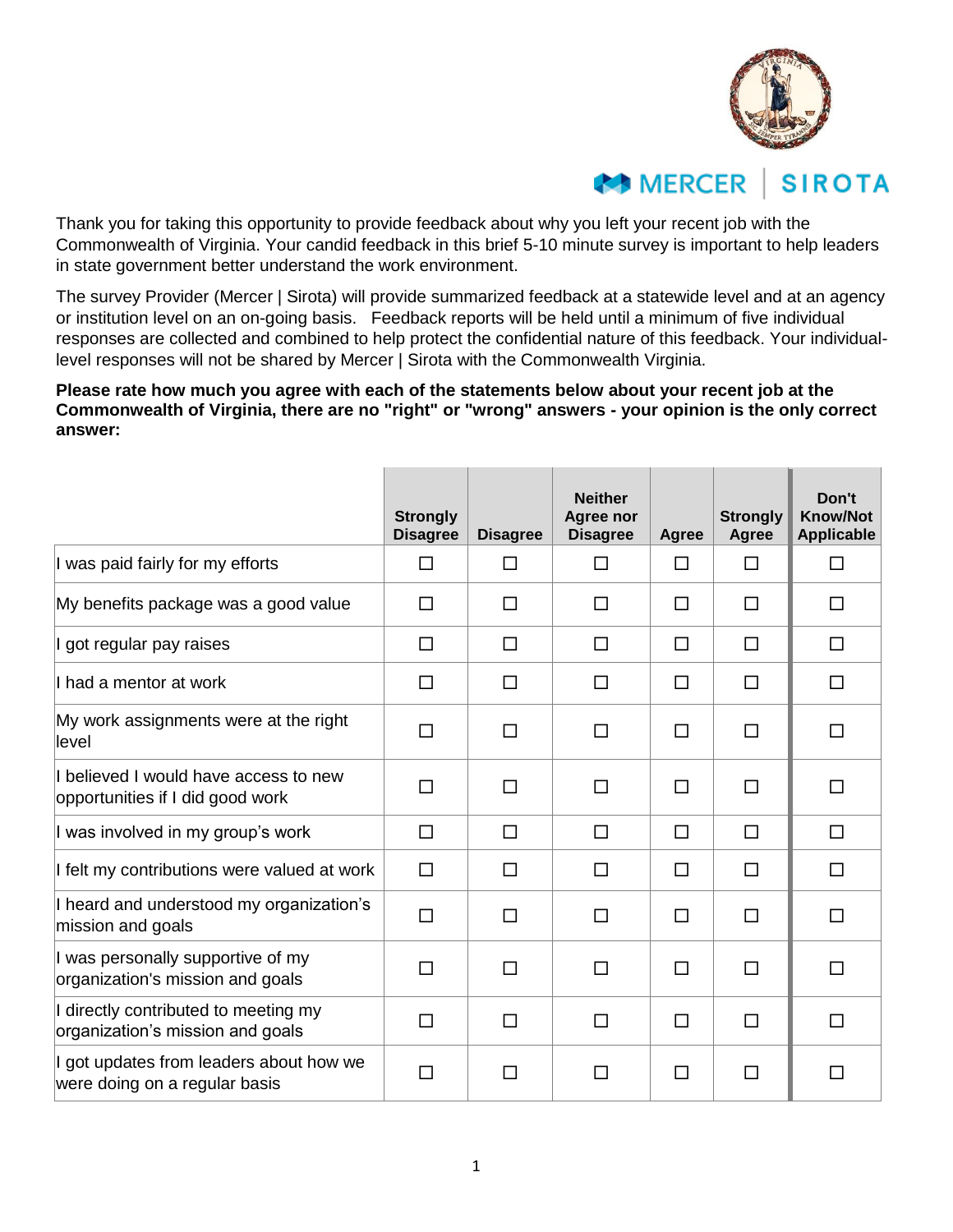|                                                           | <b>Strongly</b><br><b>Disagree</b> | <b>Disagree</b> | <b>Neither</b><br>Agree nor<br><b>Disagree</b> | Agree | <b>Strongly</b><br>Agree | Don't<br><b>Know/Not</b><br><b>Applicable</b> |
|-----------------------------------------------------------|------------------------------------|-----------------|------------------------------------------------|-------|--------------------------|-----------------------------------------------|
| My friend(s) or an important coworker(s)<br>recently left | $\Box$                             |                 | п                                              | П     | П                        | □                                             |
| I had a say in decisions at work                          | П                                  | П               | п                                              | П     | □                        | □                                             |
| I was encouraged to try new ideas at work                 | П                                  | П               | П                                              | П     | П                        | □                                             |
| I was trusted at work                                     | п                                  | П               | П                                              | П     | П                        | П                                             |
| I had friends at work                                     | П                                  | П               | П                                              | П     | П                        | □                                             |
| In my workgroup different perspectives<br>were valued     | п                                  | П               | п                                              | П     | $\Box$                   | □                                             |
| If felt that I fit in with the work style of my<br>group  | П                                  | п               | п                                              | П     | П                        | □                                             |
| I learned new skills and abilities at work                | П                                  | П               | П                                              | П     | П                        | □                                             |

| Please provide comments about your responses above |  |  |  |  |
|----------------------------------------------------|--|--|--|--|
|                                                    |  |  |  |  |
|                                                    |  |  |  |  |
|                                                    |  |  |  |  |
|                                                    |  |  |  |  |
|                                                    |  |  |  |  |
|                                                    |  |  |  |  |
|                                                    |  |  |  |  |

**Please rate how much each of these factors influenced your recent decision to leave your job, there are no "right" or "wrong" answers - your opinion is the only correct answer:**

|                                                             | <b>Extremely</b> | <b>Very</b> | Somewhat | <b>Slightly</b> | <b>Not at All</b> |
|-------------------------------------------------------------|------------------|-------------|----------|-----------------|-------------------|
| Pay and Raises                                              |                  |             |          |                 |                   |
| Benefits (health plan, insurance,<br>leave, holidays, etc.) |                  |             |          |                 |                   |
| Availability of Career Advancement<br>Opportunities         |                  |             |          |                 |                   |
| Access to Training and<br><b>Development Opportunities</b>  |                  |             |          |                 |                   |
| Organization Leadership Style                               |                  |             |          |                 |                   |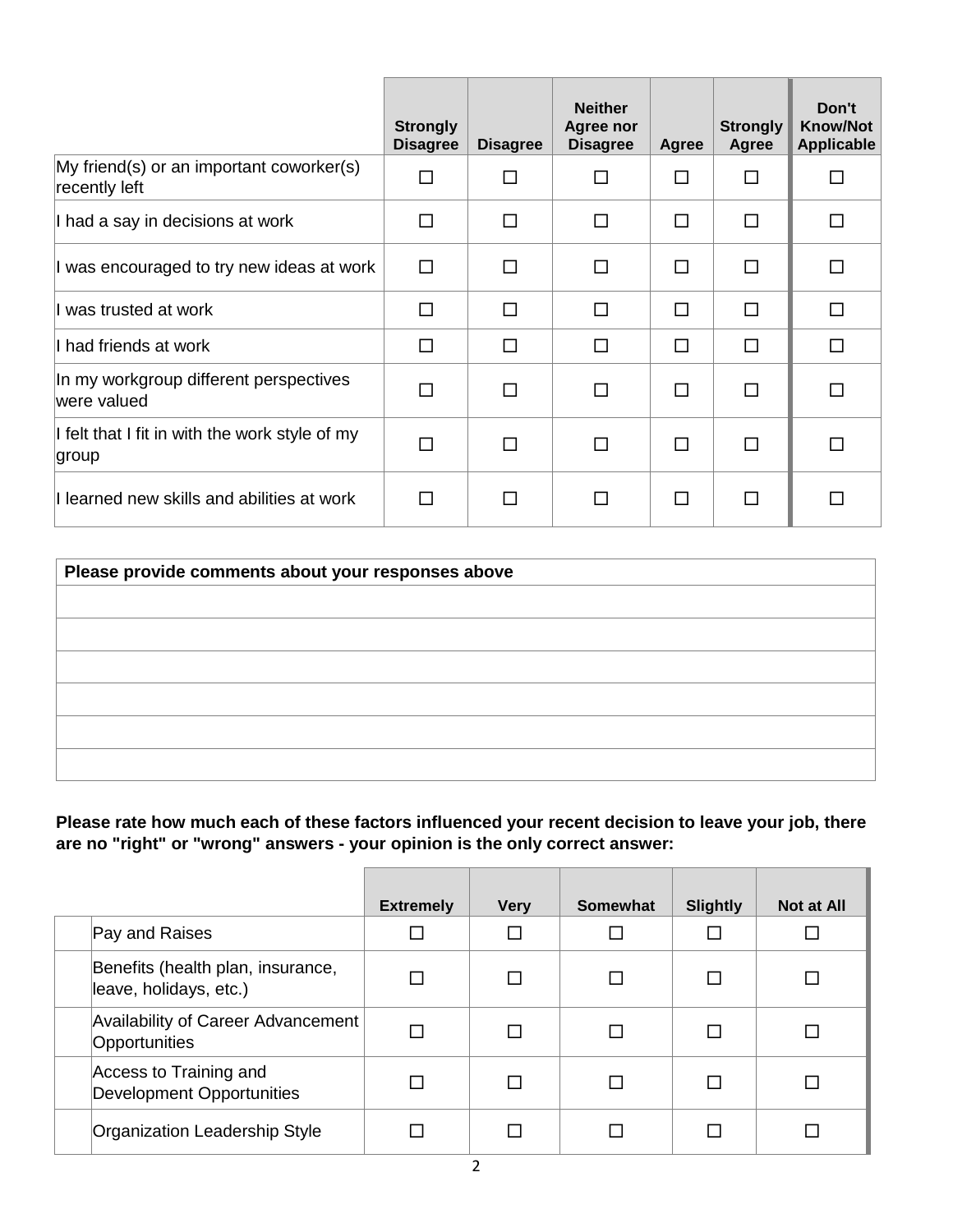|                                                                 | <b>Extremely</b> | <b>Very</b> | <b>Somewhat</b> | <b>Slightly</b> | <b>Not at All</b> |
|-----------------------------------------------------------------|------------------|-------------|-----------------|-----------------|-------------------|
| Manager/Supervisor Style                                        |                  |             |                 |                 | $\mathcal{L}$     |
| Manager/Supervisor Performance<br>Feedback (amount and/or type) |                  | П           |                 | П               | П                 |
| Team or Work Group Style                                        | $\Box$           | П           |                 | П               |                   |
| <b>Work Policies and Procedures</b>                             | П                | П           | П               | П               | П                 |
| <b>Work Schedule</b>                                            |                  | П           |                 | П               | П                 |
| <b>Work Environment</b>                                         | П                | П           |                 | П               |                   |
| <b>Work Assignments</b>                                         | П                | П           |                 | П               | П                 |
| <b>Work-Life Balance</b>                                        | п                | п           | П               | П               | П                 |
| Work Resources (equipment,<br>technology, staff, etc.)          |                  | П           |                 | П               |                   |

**Please provide comments about your responses and add any factors you did not see in the list above**

## **Additional Questions**

What, if any, other factor caused you to leave your job at the Commonwealth of Virginia?

|        | Family reasons (e.g., childcare)                                  |  |
|--------|-------------------------------------------------------------------|--|
| $\Box$ | Returning to school                                               |  |
| $\Box$ | Relocating                                                        |  |
|        | Long commute                                                      |  |
| П      | Medical/health-related                                            |  |
| $\Box$ | Lack of work flexibility (e.g., alternate schedules or tele-work) |  |
|        | Enlisted in the military                                          |  |
|        | Other (please specify):                                           |  |